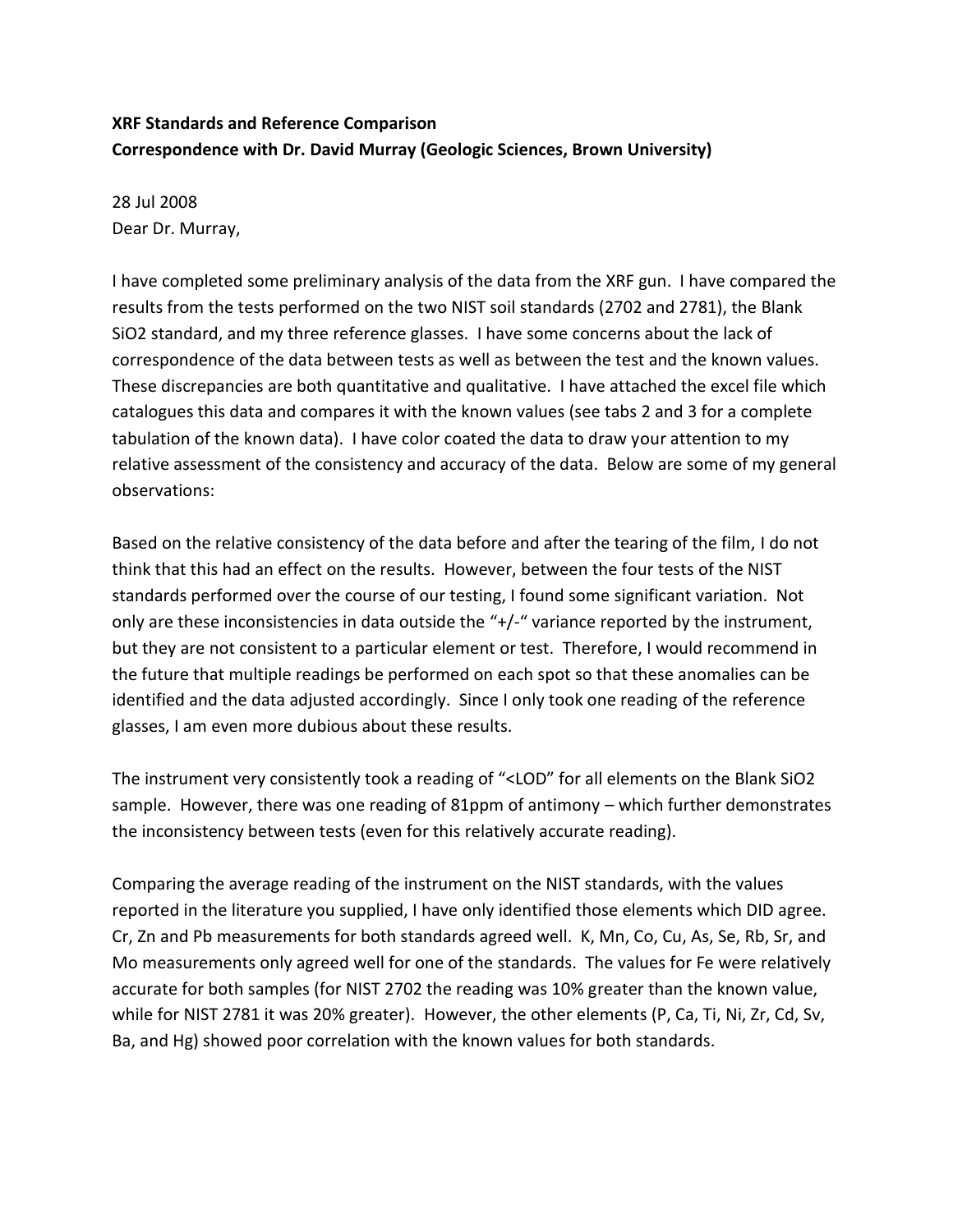In the case of the reference glasses, I would like to reiterate that I only have one reading with which to compare the known values (a fact which I believe makes the data very unreliable to begin with). Comparing these values to the known values, I find that all the readings for the Reference Glass C show very poor correspondence. However, the measurements of K, Co, and Sr for Reference Glass B and D are surprisingly accurate, as are the values for Ca, Mn, CO, Cu, and Sn for Reference Glass B, which suggests that the instrument is likely capable of measuring these element levels accurately, but leads me to wonder why the rest of the data is so inconsistent. Perhaps you may have some ideas?

When the quantitative values were off, I also tried comparing the relative, qualitative relationships between the known values (in the case of the corning references, they were purposely designed to have compositions whose elemental contributions have geometric relationships – i.e. 2, 5, or 10 times one another). However, as in the case of the Ba and Pb content, the instrument was only able to distinguish the specimen with the highest concentrations (Reference C), but inaccurately reported the relative (qualitative) amounts of these elements in the other two samples (Reference B and D). Once again, these discrepancies do not seem limited to only one or two elements, and thus leave me questioning which data to trust…

I am wondering what sorts of calibrations you had made prior to our use of the instrument (and since?). I hope that my analysis will be helpful in tuning the instrument. Also, I am wondering if there is a particular reason why you chose these two standards (NIST 2702 and 2781). Can the instrument be adjusted to only look for a particular group of elements? Would this improve its accuracy? I am also wondering what you make of the inconsistency between readings of the same sample. Please let me know if you require further explanation of my analysis, or if there is further quantitative analysis which you would like me to perform. I look forward to trying to improve on these results and retesting our specimens at your earliest convenience. We are hoping to make some more measurements before the end of this week (our reports are due the end of next week). Thanks for your help and consideration.

Regards, Andrew